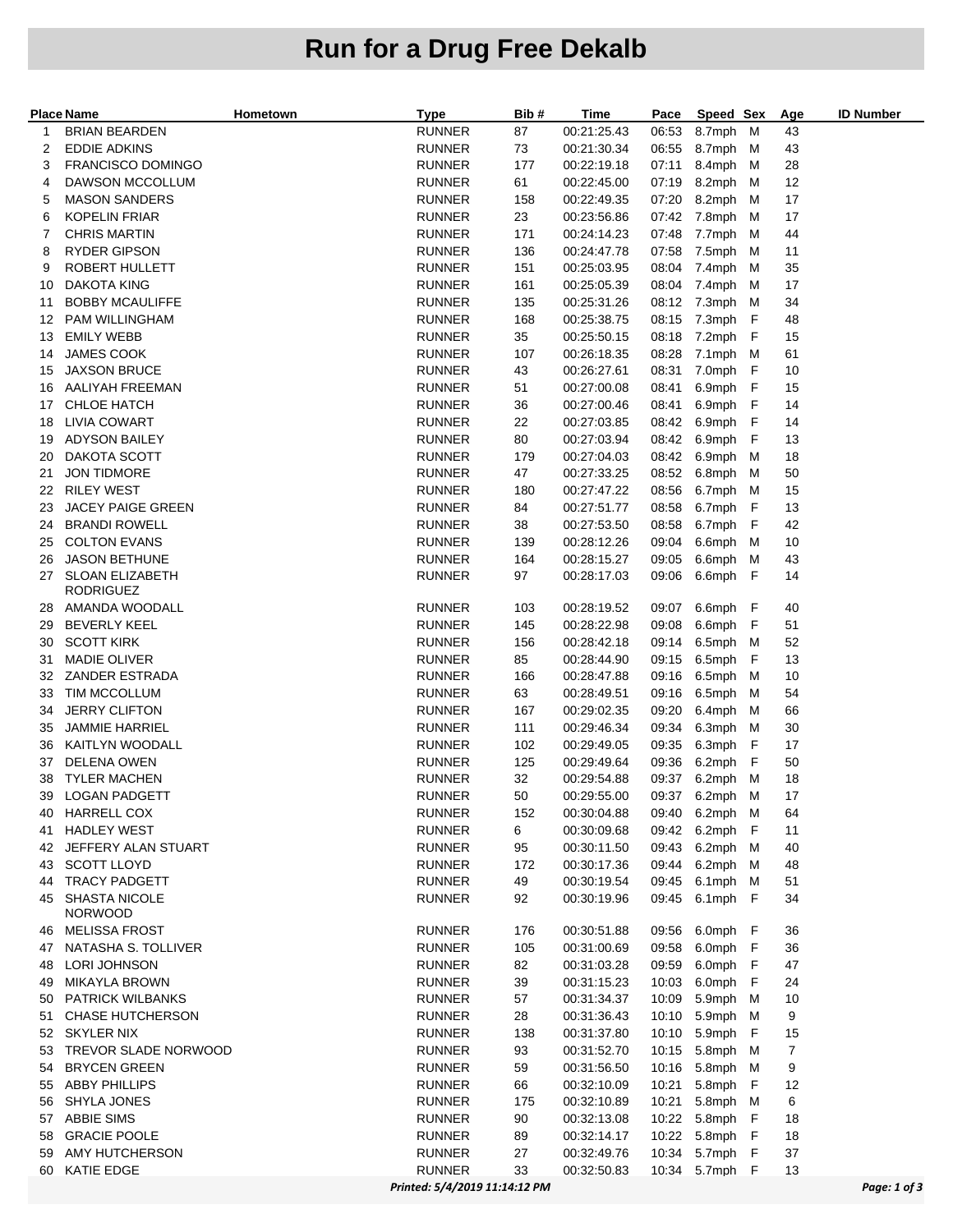## **Run for a Drug Free Dekalb**

| AMBER LEIGH MCABEE<br><b>RUNNER</b><br>18<br>00:32:56.43<br>5.7mph<br>F<br>15<br>10:36<br>61<br><b>NESTLEY OWENS</b><br><b>RUNNER</b><br>134<br>00:33:32.53<br>10:47<br>5.6mph<br>F<br>27<br>62<br><b>RUNNER</b><br>132<br>10:48<br>5.6mph<br>F<br>43<br>KEILA DANIELL<br>00:33:34.91<br>63<br>$\overline{2}$<br>5.5mph<br><b>JORDIS MATTHEWS</b><br><b>RUNNER</b><br>00:33:36.00<br>10:48<br>F<br>11<br>64<br><b>BLAKE NORWOOD</b><br>5.5mph M<br>35<br><b>RUNNER</b><br>94<br>00:33:36.67<br>10:49<br>65<br>10:56<br>5.5mph<br>14<br>LILY CHAMLEE<br><b>RUNNER</b><br>26<br>F<br>66<br>00:33:58.40<br>CONNOR HUTCHERSON<br><b>RUNNER</b><br>29<br>00:34:21.29<br>11:03<br>5.4mph<br>M<br>11<br>67<br><b>QUENT COX</b><br>11:08<br>5.4mph M<br><b>RUNNER</b><br>153<br>00:34:36.08<br>14<br>68<br>11:13<br>5.3mph<br>F<br>39<br><b>BRANDI JUSTICE</b><br><b>RUNNER</b><br>55<br>69<br>00:34:52.65<br><b>WESTON EVANS</b><br><b>RUNNER</b><br>58<br>00:34:55.54<br>11:14<br>5.3mph M<br>10<br>70<br>HANNAH MARIA WOOTEN<br>5.3mph<br>23<br><b>RUNNER</b><br>126<br>00:34:58.82<br>11:15<br>F<br>71<br>11:19<br>5.3mph M<br>26<br>DANIEL FELIPE<br><b>RUNNER</b><br>117<br>00:35:10.30<br>72<br><b>CASIE DEAN</b><br>5.3mph<br><b>RUNNER</b><br>109<br>00:35:10.51<br>11:19<br>F<br>31<br>73<br>MICHELLE ALANE STUART<br><b>RUNNER</b><br>96<br>11:21<br>5.3mph<br>F<br>34<br>00:35:18.35<br>74<br>11:25 5.3mph<br>F<br>26<br>LAURA HENRY<br><b>RUNNER</b><br>173<br>00:35:28.30<br>75<br>5.2mph<br>LIBBY WHITE<br><b>RUNNER</b><br>24<br>00:35:39.11<br>11:28<br>F<br>15<br>76<br><b>TODD GREESON</b><br>11:33<br>5.2mph M<br><b>RUNNER</b><br>165<br>00:35:53.64<br>48<br>77<br>11:38<br>5.2mph<br>39<br>AMANDA STEPHENS<br><b>RUNNER</b><br>144<br>F<br>78<br>00:36:08.99<br>5.1mph<br>32<br><b>JESSICA HEINRICH</b><br><b>RUNNER</b><br>130<br>00:36:23.07<br>11:42<br>F<br>79<br><b>ADDY HEINRICH</b><br>11:43<br>5.1mph<br>F<br>10<br><b>RUNNER</b><br>131<br>00:36:24.99<br>80<br>123<br>11:46<br>5.1mph<br>F<br>28<br><b>KELLY LEHNERT</b><br><b>RUNNER</b><br>81<br>00:36:35.33<br>37<br>5.1mph<br>AVERY SAMPLES<br><b>RUNNER</b><br>00:36:46.32<br>11:50<br>F<br>20<br>82<br>KOBEY VAUGHN<br>5.0mph M<br>9<br><b>RUNNER</b><br>56<br>00:37:08.86<br>11:57<br>83<br>11:58<br>5.0mph<br><b>MANDY RENO</b><br><b>RUNNER</b><br>40<br>00:37:11.94<br>F<br>12<br>84<br>5.0mph<br>ETHAN EVANS<br><b>RUNNER</b><br>60<br>00:37:16.15<br>11:59<br>M<br>12<br>85<br>SHELEA WHITE<br><b>RUNNER</b><br>12:10<br>4.9mph<br>F<br>40<br>54<br>00:37:49.07<br>86<br>12:12 4.9mph M<br><b>JASON LEE</b><br><b>RUNNER</b><br>169<br>00:37:54.22<br>43<br>87<br><b>EMMA MADISON COOK</b><br><b>RUNNER</b><br>91<br>00:38:01.90<br>12:14 4.9mph<br>F<br>13<br>88<br>KARLIE ALIENA BAKER<br>12:15<br>4.9mph<br><b>RUNNER</b><br>98<br>00:38:04.59<br>F<br>11<br>89<br>12:19<br>26<br><b>HANNAH TURNER</b><br><b>RUNNER</b><br>159<br>4.9mph<br>F<br>90<br>00:38:18.41<br>4.9mph<br><b>NICK TURNER</b><br><b>RUNNER</b><br>160<br>12:19<br>M<br>27<br>91<br>00:38:18.99<br><b>RICKY BRYANT</b><br>12:26<br>4.8mph M<br>58<br>92<br><b>RUNNER</b><br>31<br>00:38:38.70<br>12:33<br>4.8mph<br>F<br>42<br><b>HEATHER DAY</b><br><b>RUNNER</b><br>108<br>93<br>00:39:02.55<br><b>BRITTANY BOWMAN</b><br><b>RUNNER</b><br>148<br>00:39:10.24<br>12:36<br>4.8mph<br>F<br>26<br>94<br>12:36<br>4.8mph<br><b>SHANNA THOMAS</b><br><b>RUNNER</b><br>157<br>00:39:11.56<br>F<br>40<br>95<br>12:36<br>4.8mph M<br>57<br><b>MARK PATTON</b><br><b>RUNNER</b><br>140<br>96<br>00:39:11.70<br>4.7mph<br><b>HEATHER BOMAN</b><br><b>RUNNER</b><br>133<br>00:39:24.26<br>12:40<br>F<br>23<br>97<br><b>BENJAMIN HAIRSTON</b><br><b>RUNNER</b><br>15<br>12:59<br>4.6mph M<br>11<br>00:40:20.81<br>98<br><b>RUNNER</b><br>13:01 4.6mph F<br>49<br><b>TRACY TIDMORE</b><br>48<br>00:40:28.12<br>99<br>100 RYDER SMITH<br><b>RUNNER</b><br>00:40:40.02<br>13:05  4.6mph  M<br>64<br>11<br>101 KADEN PHILLIPS<br><b>RUNNER</b><br>13:06  4.6mph  M<br>11<br>25<br>00:40:42.03<br>102 GUS FOWLER<br><b>RUNNER</b><br>13:17 4.5mph M<br>10<br>10<br>00:41:18.38<br>103 COLBY CLINES<br>13:18  4.5mph  M<br><b>RUNNER</b><br>11<br>00:41:20.25<br>11<br>13:20  4.5mph  F<br>104 ERIN WILBORN CAGLE<br><b>RUNNER</b><br>00:41:27.50<br>25<br>100<br>105 SCOTTI RENEA WILBORN<br><b>RUNNER</b><br>13:21  4.5mph  F<br>47<br>99<br>00:41:29.23<br>13:32  4.4mph  F<br>106 CINDY BRYAN<br><b>RUNNER</b><br>52<br>00:42:03.18<br>44<br>107 BEN BRYAN<br><b>RUNNER</b><br>13:32  4.4mph  M<br>163<br>00:42:05.73<br>15<br>108 RACHEL ELAINE RICH<br>13:37<br>4.4mph F<br>27<br><b>RUNNER</b><br>14<br>00:42:20.31<br>109 JIM PHILLIPS<br>13:43<br>4.4mph M<br><b>RUNNER</b><br>69<br>00:42:37.76<br>40<br>110 DUSTIN JONES<br>13:43<br>4.4mph M<br><b>RUNNER</b><br>174<br>00:42:39.45<br>28<br>111 SAMATHA MICHELLE<br>13:51 4.3mph F<br>20<br><b>RUNNER</b><br>122<br>00:43:03.90<br>HIDALGO<br>112 KIM DALTON<br>14:11  4.2mph  F<br><b>RUNNER</b><br>81<br>00:44:06.66<br>55<br>113 RANDALL KING<br><b>RUNNER</b><br>162<br>14:13  4.2mph  M<br>43<br>00:44:13.10<br>114 KRISTI KING<br>14:13  4.2mph  F<br>38<br><b>RUNNER</b><br>53<br>00:44:13.15<br>115 BRIAN POOLE<br><b>RUNNER</b><br>14:23  4.2mph  M<br>53<br>170<br>00:44:41.49<br>116 VIRGINIA DOBSON<br>14:27  4.1mph  F<br>68<br><b>RUNNER</b><br>149<br>00:44:55.85<br>117 JENNIFER MASHBURN<br>14:44  4.1mph  F<br><b>RUNNER</b><br>106<br>00:45:47.06<br>35<br>118 CHRISTA BLEVINS<br>178<br>14:45<br>4.1mph F<br>49<br><b>RUNNER</b><br>00:45:50.35<br>119 LEANN MATTHEWS<br>14:50  4.0mph  F<br>42<br><b>RUNNER</b><br>1<br>00:46:05.55<br>120 KRISTIE BAILEY<br>14:50  4.0mph  F<br><b>RUNNER</b><br>154<br>00:46:07.32<br>43<br>121 BILL DAWSON<br><b>RUNNER</b><br>142<br>14:52 4.0mph M<br>86<br>00:46:12.51 | Place Name | Hometown | <b>Type</b> | Bib# | Time | Pace | Speed Sex | Age | <b>ID Number</b> |
|--------------------------------------------------------------------------------------------------------------------------------------------------------------------------------------------------------------------------------------------------------------------------------------------------------------------------------------------------------------------------------------------------------------------------------------------------------------------------------------------------------------------------------------------------------------------------------------------------------------------------------------------------------------------------------------------------------------------------------------------------------------------------------------------------------------------------------------------------------------------------------------------------------------------------------------------------------------------------------------------------------------------------------------------------------------------------------------------------------------------------------------------------------------------------------------------------------------------------------------------------------------------------------------------------------------------------------------------------------------------------------------------------------------------------------------------------------------------------------------------------------------------------------------------------------------------------------------------------------------------------------------------------------------------------------------------------------------------------------------------------------------------------------------------------------------------------------------------------------------------------------------------------------------------------------------------------------------------------------------------------------------------------------------------------------------------------------------------------------------------------------------------------------------------------------------------------------------------------------------------------------------------------------------------------------------------------------------------------------------------------------------------------------------------------------------------------------------------------------------------------------------------------------------------------------------------------------------------------------------------------------------------------------------------------------------------------------------------------------------------------------------------------------------------------------------------------------------------------------------------------------------------------------------------------------------------------------------------------------------------------------------------------------------------------------------------------------------------------------------------------------------------------------------------------------------------------------------------------------------------------------------------------------------------------------------------------------------------------------------------------------------------------------------------------------------------------------------------------------------------------------------------------------------------------------------------------------------------------------------------------------------------------------------------------------------------------------------------------------------------------------------------------------------------------------------------------------------------------------------------------------------------------------------------------------------------------------------------------------------------------------------------------------------------------------------------------------------------------------------------------------------------------------------------------------------------------------------------------------------------------------------------------------------------------------------------------------------------------------------------------------------------------------------------------------------------------------------------------------------------------------------------------------------------------------------------------------------------------------------------------------------------------------------------------------------------------------------------------------------------------------------------------------------------------------------------------------------------------------------------------------------------------------------------------------------------------------------------------------------------------------------------------------------------------------------------------------------------------------------------------------------------------------------------------------------------------------------------------------------------------------------------------------------------------------------------------------------------------------------------------------------------------------------------------------------------------------------------------------------------------------------------------------------------------------------------------------------------------------------------------------------------------------------------------------------------------------------------------------------------------------------------------------------------------------------------------------------------|------------|----------|-------------|------|------|------|-----------|-----|------------------|
|                                                                                                                                                                                                                                                                                                                                                                                                                                                                                                                                                                                                                                                                                                                                                                                                                                                                                                                                                                                                                                                                                                                                                                                                                                                                                                                                                                                                                                                                                                                                                                                                                                                                                                                                                                                                                                                                                                                                                                                                                                                                                                                                                                                                                                                                                                                                                                                                                                                                                                                                                                                                                                                                                                                                                                                                                                                                                                                                                                                                                                                                                                                                                                                                                                                                                                                                                                                                                                                                                                                                                                                                                                                                                                                                                                                                                                                                                                                                                                                                                                                                                                                                                                                                                                                                                                                                                                                                                                                                                                                                                                                                                                                                                                                                                                                                                                                                                                                                                                                                                                                                                                                                                                                                                                                                                                                                                                                                                                                                                                                                                                                                                                                                                                                                                                                                                                            |            |          |             |      |      |      |           |     |                  |
|                                                                                                                                                                                                                                                                                                                                                                                                                                                                                                                                                                                                                                                                                                                                                                                                                                                                                                                                                                                                                                                                                                                                                                                                                                                                                                                                                                                                                                                                                                                                                                                                                                                                                                                                                                                                                                                                                                                                                                                                                                                                                                                                                                                                                                                                                                                                                                                                                                                                                                                                                                                                                                                                                                                                                                                                                                                                                                                                                                                                                                                                                                                                                                                                                                                                                                                                                                                                                                                                                                                                                                                                                                                                                                                                                                                                                                                                                                                                                                                                                                                                                                                                                                                                                                                                                                                                                                                                                                                                                                                                                                                                                                                                                                                                                                                                                                                                                                                                                                                                                                                                                                                                                                                                                                                                                                                                                                                                                                                                                                                                                                                                                                                                                                                                                                                                                                            |            |          |             |      |      |      |           |     |                  |
|                                                                                                                                                                                                                                                                                                                                                                                                                                                                                                                                                                                                                                                                                                                                                                                                                                                                                                                                                                                                                                                                                                                                                                                                                                                                                                                                                                                                                                                                                                                                                                                                                                                                                                                                                                                                                                                                                                                                                                                                                                                                                                                                                                                                                                                                                                                                                                                                                                                                                                                                                                                                                                                                                                                                                                                                                                                                                                                                                                                                                                                                                                                                                                                                                                                                                                                                                                                                                                                                                                                                                                                                                                                                                                                                                                                                                                                                                                                                                                                                                                                                                                                                                                                                                                                                                                                                                                                                                                                                                                                                                                                                                                                                                                                                                                                                                                                                                                                                                                                                                                                                                                                                                                                                                                                                                                                                                                                                                                                                                                                                                                                                                                                                                                                                                                                                                                            |            |          |             |      |      |      |           |     |                  |
|                                                                                                                                                                                                                                                                                                                                                                                                                                                                                                                                                                                                                                                                                                                                                                                                                                                                                                                                                                                                                                                                                                                                                                                                                                                                                                                                                                                                                                                                                                                                                                                                                                                                                                                                                                                                                                                                                                                                                                                                                                                                                                                                                                                                                                                                                                                                                                                                                                                                                                                                                                                                                                                                                                                                                                                                                                                                                                                                                                                                                                                                                                                                                                                                                                                                                                                                                                                                                                                                                                                                                                                                                                                                                                                                                                                                                                                                                                                                                                                                                                                                                                                                                                                                                                                                                                                                                                                                                                                                                                                                                                                                                                                                                                                                                                                                                                                                                                                                                                                                                                                                                                                                                                                                                                                                                                                                                                                                                                                                                                                                                                                                                                                                                                                                                                                                                                            |            |          |             |      |      |      |           |     |                  |
|                                                                                                                                                                                                                                                                                                                                                                                                                                                                                                                                                                                                                                                                                                                                                                                                                                                                                                                                                                                                                                                                                                                                                                                                                                                                                                                                                                                                                                                                                                                                                                                                                                                                                                                                                                                                                                                                                                                                                                                                                                                                                                                                                                                                                                                                                                                                                                                                                                                                                                                                                                                                                                                                                                                                                                                                                                                                                                                                                                                                                                                                                                                                                                                                                                                                                                                                                                                                                                                                                                                                                                                                                                                                                                                                                                                                                                                                                                                                                                                                                                                                                                                                                                                                                                                                                                                                                                                                                                                                                                                                                                                                                                                                                                                                                                                                                                                                                                                                                                                                                                                                                                                                                                                                                                                                                                                                                                                                                                                                                                                                                                                                                                                                                                                                                                                                                                            |            |          |             |      |      |      |           |     |                  |
|                                                                                                                                                                                                                                                                                                                                                                                                                                                                                                                                                                                                                                                                                                                                                                                                                                                                                                                                                                                                                                                                                                                                                                                                                                                                                                                                                                                                                                                                                                                                                                                                                                                                                                                                                                                                                                                                                                                                                                                                                                                                                                                                                                                                                                                                                                                                                                                                                                                                                                                                                                                                                                                                                                                                                                                                                                                                                                                                                                                                                                                                                                                                                                                                                                                                                                                                                                                                                                                                                                                                                                                                                                                                                                                                                                                                                                                                                                                                                                                                                                                                                                                                                                                                                                                                                                                                                                                                                                                                                                                                                                                                                                                                                                                                                                                                                                                                                                                                                                                                                                                                                                                                                                                                                                                                                                                                                                                                                                                                                                                                                                                                                                                                                                                                                                                                                                            |            |          |             |      |      |      |           |     |                  |
|                                                                                                                                                                                                                                                                                                                                                                                                                                                                                                                                                                                                                                                                                                                                                                                                                                                                                                                                                                                                                                                                                                                                                                                                                                                                                                                                                                                                                                                                                                                                                                                                                                                                                                                                                                                                                                                                                                                                                                                                                                                                                                                                                                                                                                                                                                                                                                                                                                                                                                                                                                                                                                                                                                                                                                                                                                                                                                                                                                                                                                                                                                                                                                                                                                                                                                                                                                                                                                                                                                                                                                                                                                                                                                                                                                                                                                                                                                                                                                                                                                                                                                                                                                                                                                                                                                                                                                                                                                                                                                                                                                                                                                                                                                                                                                                                                                                                                                                                                                                                                                                                                                                                                                                                                                                                                                                                                                                                                                                                                                                                                                                                                                                                                                                                                                                                                                            |            |          |             |      |      |      |           |     |                  |
|                                                                                                                                                                                                                                                                                                                                                                                                                                                                                                                                                                                                                                                                                                                                                                                                                                                                                                                                                                                                                                                                                                                                                                                                                                                                                                                                                                                                                                                                                                                                                                                                                                                                                                                                                                                                                                                                                                                                                                                                                                                                                                                                                                                                                                                                                                                                                                                                                                                                                                                                                                                                                                                                                                                                                                                                                                                                                                                                                                                                                                                                                                                                                                                                                                                                                                                                                                                                                                                                                                                                                                                                                                                                                                                                                                                                                                                                                                                                                                                                                                                                                                                                                                                                                                                                                                                                                                                                                                                                                                                                                                                                                                                                                                                                                                                                                                                                                                                                                                                                                                                                                                                                                                                                                                                                                                                                                                                                                                                                                                                                                                                                                                                                                                                                                                                                                                            |            |          |             |      |      |      |           |     |                  |
|                                                                                                                                                                                                                                                                                                                                                                                                                                                                                                                                                                                                                                                                                                                                                                                                                                                                                                                                                                                                                                                                                                                                                                                                                                                                                                                                                                                                                                                                                                                                                                                                                                                                                                                                                                                                                                                                                                                                                                                                                                                                                                                                                                                                                                                                                                                                                                                                                                                                                                                                                                                                                                                                                                                                                                                                                                                                                                                                                                                                                                                                                                                                                                                                                                                                                                                                                                                                                                                                                                                                                                                                                                                                                                                                                                                                                                                                                                                                                                                                                                                                                                                                                                                                                                                                                                                                                                                                                                                                                                                                                                                                                                                                                                                                                                                                                                                                                                                                                                                                                                                                                                                                                                                                                                                                                                                                                                                                                                                                                                                                                                                                                                                                                                                                                                                                                                            |            |          |             |      |      |      |           |     |                  |
|                                                                                                                                                                                                                                                                                                                                                                                                                                                                                                                                                                                                                                                                                                                                                                                                                                                                                                                                                                                                                                                                                                                                                                                                                                                                                                                                                                                                                                                                                                                                                                                                                                                                                                                                                                                                                                                                                                                                                                                                                                                                                                                                                                                                                                                                                                                                                                                                                                                                                                                                                                                                                                                                                                                                                                                                                                                                                                                                                                                                                                                                                                                                                                                                                                                                                                                                                                                                                                                                                                                                                                                                                                                                                                                                                                                                                                                                                                                                                                                                                                                                                                                                                                                                                                                                                                                                                                                                                                                                                                                                                                                                                                                                                                                                                                                                                                                                                                                                                                                                                                                                                                                                                                                                                                                                                                                                                                                                                                                                                                                                                                                                                                                                                                                                                                                                                                            |            |          |             |      |      |      |           |     |                  |
|                                                                                                                                                                                                                                                                                                                                                                                                                                                                                                                                                                                                                                                                                                                                                                                                                                                                                                                                                                                                                                                                                                                                                                                                                                                                                                                                                                                                                                                                                                                                                                                                                                                                                                                                                                                                                                                                                                                                                                                                                                                                                                                                                                                                                                                                                                                                                                                                                                                                                                                                                                                                                                                                                                                                                                                                                                                                                                                                                                                                                                                                                                                                                                                                                                                                                                                                                                                                                                                                                                                                                                                                                                                                                                                                                                                                                                                                                                                                                                                                                                                                                                                                                                                                                                                                                                                                                                                                                                                                                                                                                                                                                                                                                                                                                                                                                                                                                                                                                                                                                                                                                                                                                                                                                                                                                                                                                                                                                                                                                                                                                                                                                                                                                                                                                                                                                                            |            |          |             |      |      |      |           |     |                  |
|                                                                                                                                                                                                                                                                                                                                                                                                                                                                                                                                                                                                                                                                                                                                                                                                                                                                                                                                                                                                                                                                                                                                                                                                                                                                                                                                                                                                                                                                                                                                                                                                                                                                                                                                                                                                                                                                                                                                                                                                                                                                                                                                                                                                                                                                                                                                                                                                                                                                                                                                                                                                                                                                                                                                                                                                                                                                                                                                                                                                                                                                                                                                                                                                                                                                                                                                                                                                                                                                                                                                                                                                                                                                                                                                                                                                                                                                                                                                                                                                                                                                                                                                                                                                                                                                                                                                                                                                                                                                                                                                                                                                                                                                                                                                                                                                                                                                                                                                                                                                                                                                                                                                                                                                                                                                                                                                                                                                                                                                                                                                                                                                                                                                                                                                                                                                                                            |            |          |             |      |      |      |           |     |                  |
|                                                                                                                                                                                                                                                                                                                                                                                                                                                                                                                                                                                                                                                                                                                                                                                                                                                                                                                                                                                                                                                                                                                                                                                                                                                                                                                                                                                                                                                                                                                                                                                                                                                                                                                                                                                                                                                                                                                                                                                                                                                                                                                                                                                                                                                                                                                                                                                                                                                                                                                                                                                                                                                                                                                                                                                                                                                                                                                                                                                                                                                                                                                                                                                                                                                                                                                                                                                                                                                                                                                                                                                                                                                                                                                                                                                                                                                                                                                                                                                                                                                                                                                                                                                                                                                                                                                                                                                                                                                                                                                                                                                                                                                                                                                                                                                                                                                                                                                                                                                                                                                                                                                                                                                                                                                                                                                                                                                                                                                                                                                                                                                                                                                                                                                                                                                                                                            |            |          |             |      |      |      |           |     |                  |
|                                                                                                                                                                                                                                                                                                                                                                                                                                                                                                                                                                                                                                                                                                                                                                                                                                                                                                                                                                                                                                                                                                                                                                                                                                                                                                                                                                                                                                                                                                                                                                                                                                                                                                                                                                                                                                                                                                                                                                                                                                                                                                                                                                                                                                                                                                                                                                                                                                                                                                                                                                                                                                                                                                                                                                                                                                                                                                                                                                                                                                                                                                                                                                                                                                                                                                                                                                                                                                                                                                                                                                                                                                                                                                                                                                                                                                                                                                                                                                                                                                                                                                                                                                                                                                                                                                                                                                                                                                                                                                                                                                                                                                                                                                                                                                                                                                                                                                                                                                                                                                                                                                                                                                                                                                                                                                                                                                                                                                                                                                                                                                                                                                                                                                                                                                                                                                            |            |          |             |      |      |      |           |     |                  |
|                                                                                                                                                                                                                                                                                                                                                                                                                                                                                                                                                                                                                                                                                                                                                                                                                                                                                                                                                                                                                                                                                                                                                                                                                                                                                                                                                                                                                                                                                                                                                                                                                                                                                                                                                                                                                                                                                                                                                                                                                                                                                                                                                                                                                                                                                                                                                                                                                                                                                                                                                                                                                                                                                                                                                                                                                                                                                                                                                                                                                                                                                                                                                                                                                                                                                                                                                                                                                                                                                                                                                                                                                                                                                                                                                                                                                                                                                                                                                                                                                                                                                                                                                                                                                                                                                                                                                                                                                                                                                                                                                                                                                                                                                                                                                                                                                                                                                                                                                                                                                                                                                                                                                                                                                                                                                                                                                                                                                                                                                                                                                                                                                                                                                                                                                                                                                                            |            |          |             |      |      |      |           |     |                  |
|                                                                                                                                                                                                                                                                                                                                                                                                                                                                                                                                                                                                                                                                                                                                                                                                                                                                                                                                                                                                                                                                                                                                                                                                                                                                                                                                                                                                                                                                                                                                                                                                                                                                                                                                                                                                                                                                                                                                                                                                                                                                                                                                                                                                                                                                                                                                                                                                                                                                                                                                                                                                                                                                                                                                                                                                                                                                                                                                                                                                                                                                                                                                                                                                                                                                                                                                                                                                                                                                                                                                                                                                                                                                                                                                                                                                                                                                                                                                                                                                                                                                                                                                                                                                                                                                                                                                                                                                                                                                                                                                                                                                                                                                                                                                                                                                                                                                                                                                                                                                                                                                                                                                                                                                                                                                                                                                                                                                                                                                                                                                                                                                                                                                                                                                                                                                                                            |            |          |             |      |      |      |           |     |                  |
|                                                                                                                                                                                                                                                                                                                                                                                                                                                                                                                                                                                                                                                                                                                                                                                                                                                                                                                                                                                                                                                                                                                                                                                                                                                                                                                                                                                                                                                                                                                                                                                                                                                                                                                                                                                                                                                                                                                                                                                                                                                                                                                                                                                                                                                                                                                                                                                                                                                                                                                                                                                                                                                                                                                                                                                                                                                                                                                                                                                                                                                                                                                                                                                                                                                                                                                                                                                                                                                                                                                                                                                                                                                                                                                                                                                                                                                                                                                                                                                                                                                                                                                                                                                                                                                                                                                                                                                                                                                                                                                                                                                                                                                                                                                                                                                                                                                                                                                                                                                                                                                                                                                                                                                                                                                                                                                                                                                                                                                                                                                                                                                                                                                                                                                                                                                                                                            |            |          |             |      |      |      |           |     |                  |
|                                                                                                                                                                                                                                                                                                                                                                                                                                                                                                                                                                                                                                                                                                                                                                                                                                                                                                                                                                                                                                                                                                                                                                                                                                                                                                                                                                                                                                                                                                                                                                                                                                                                                                                                                                                                                                                                                                                                                                                                                                                                                                                                                                                                                                                                                                                                                                                                                                                                                                                                                                                                                                                                                                                                                                                                                                                                                                                                                                                                                                                                                                                                                                                                                                                                                                                                                                                                                                                                                                                                                                                                                                                                                                                                                                                                                                                                                                                                                                                                                                                                                                                                                                                                                                                                                                                                                                                                                                                                                                                                                                                                                                                                                                                                                                                                                                                                                                                                                                                                                                                                                                                                                                                                                                                                                                                                                                                                                                                                                                                                                                                                                                                                                                                                                                                                                                            |            |          |             |      |      |      |           |     |                  |
|                                                                                                                                                                                                                                                                                                                                                                                                                                                                                                                                                                                                                                                                                                                                                                                                                                                                                                                                                                                                                                                                                                                                                                                                                                                                                                                                                                                                                                                                                                                                                                                                                                                                                                                                                                                                                                                                                                                                                                                                                                                                                                                                                                                                                                                                                                                                                                                                                                                                                                                                                                                                                                                                                                                                                                                                                                                                                                                                                                                                                                                                                                                                                                                                                                                                                                                                                                                                                                                                                                                                                                                                                                                                                                                                                                                                                                                                                                                                                                                                                                                                                                                                                                                                                                                                                                                                                                                                                                                                                                                                                                                                                                                                                                                                                                                                                                                                                                                                                                                                                                                                                                                                                                                                                                                                                                                                                                                                                                                                                                                                                                                                                                                                                                                                                                                                                                            |            |          |             |      |      |      |           |     |                  |
|                                                                                                                                                                                                                                                                                                                                                                                                                                                                                                                                                                                                                                                                                                                                                                                                                                                                                                                                                                                                                                                                                                                                                                                                                                                                                                                                                                                                                                                                                                                                                                                                                                                                                                                                                                                                                                                                                                                                                                                                                                                                                                                                                                                                                                                                                                                                                                                                                                                                                                                                                                                                                                                                                                                                                                                                                                                                                                                                                                                                                                                                                                                                                                                                                                                                                                                                                                                                                                                                                                                                                                                                                                                                                                                                                                                                                                                                                                                                                                                                                                                                                                                                                                                                                                                                                                                                                                                                                                                                                                                                                                                                                                                                                                                                                                                                                                                                                                                                                                                                                                                                                                                                                                                                                                                                                                                                                                                                                                                                                                                                                                                                                                                                                                                                                                                                                                            |            |          |             |      |      |      |           |     |                  |
|                                                                                                                                                                                                                                                                                                                                                                                                                                                                                                                                                                                                                                                                                                                                                                                                                                                                                                                                                                                                                                                                                                                                                                                                                                                                                                                                                                                                                                                                                                                                                                                                                                                                                                                                                                                                                                                                                                                                                                                                                                                                                                                                                                                                                                                                                                                                                                                                                                                                                                                                                                                                                                                                                                                                                                                                                                                                                                                                                                                                                                                                                                                                                                                                                                                                                                                                                                                                                                                                                                                                                                                                                                                                                                                                                                                                                                                                                                                                                                                                                                                                                                                                                                                                                                                                                                                                                                                                                                                                                                                                                                                                                                                                                                                                                                                                                                                                                                                                                                                                                                                                                                                                                                                                                                                                                                                                                                                                                                                                                                                                                                                                                                                                                                                                                                                                                                            |            |          |             |      |      |      |           |     |                  |
|                                                                                                                                                                                                                                                                                                                                                                                                                                                                                                                                                                                                                                                                                                                                                                                                                                                                                                                                                                                                                                                                                                                                                                                                                                                                                                                                                                                                                                                                                                                                                                                                                                                                                                                                                                                                                                                                                                                                                                                                                                                                                                                                                                                                                                                                                                                                                                                                                                                                                                                                                                                                                                                                                                                                                                                                                                                                                                                                                                                                                                                                                                                                                                                                                                                                                                                                                                                                                                                                                                                                                                                                                                                                                                                                                                                                                                                                                                                                                                                                                                                                                                                                                                                                                                                                                                                                                                                                                                                                                                                                                                                                                                                                                                                                                                                                                                                                                                                                                                                                                                                                                                                                                                                                                                                                                                                                                                                                                                                                                                                                                                                                                                                                                                                                                                                                                                            |            |          |             |      |      |      |           |     |                  |
|                                                                                                                                                                                                                                                                                                                                                                                                                                                                                                                                                                                                                                                                                                                                                                                                                                                                                                                                                                                                                                                                                                                                                                                                                                                                                                                                                                                                                                                                                                                                                                                                                                                                                                                                                                                                                                                                                                                                                                                                                                                                                                                                                                                                                                                                                                                                                                                                                                                                                                                                                                                                                                                                                                                                                                                                                                                                                                                                                                                                                                                                                                                                                                                                                                                                                                                                                                                                                                                                                                                                                                                                                                                                                                                                                                                                                                                                                                                                                                                                                                                                                                                                                                                                                                                                                                                                                                                                                                                                                                                                                                                                                                                                                                                                                                                                                                                                                                                                                                                                                                                                                                                                                                                                                                                                                                                                                                                                                                                                                                                                                                                                                                                                                                                                                                                                                                            |            |          |             |      |      |      |           |     |                  |
|                                                                                                                                                                                                                                                                                                                                                                                                                                                                                                                                                                                                                                                                                                                                                                                                                                                                                                                                                                                                                                                                                                                                                                                                                                                                                                                                                                                                                                                                                                                                                                                                                                                                                                                                                                                                                                                                                                                                                                                                                                                                                                                                                                                                                                                                                                                                                                                                                                                                                                                                                                                                                                                                                                                                                                                                                                                                                                                                                                                                                                                                                                                                                                                                                                                                                                                                                                                                                                                                                                                                                                                                                                                                                                                                                                                                                                                                                                                                                                                                                                                                                                                                                                                                                                                                                                                                                                                                                                                                                                                                                                                                                                                                                                                                                                                                                                                                                                                                                                                                                                                                                                                                                                                                                                                                                                                                                                                                                                                                                                                                                                                                                                                                                                                                                                                                                                            |            |          |             |      |      |      |           |     |                  |
|                                                                                                                                                                                                                                                                                                                                                                                                                                                                                                                                                                                                                                                                                                                                                                                                                                                                                                                                                                                                                                                                                                                                                                                                                                                                                                                                                                                                                                                                                                                                                                                                                                                                                                                                                                                                                                                                                                                                                                                                                                                                                                                                                                                                                                                                                                                                                                                                                                                                                                                                                                                                                                                                                                                                                                                                                                                                                                                                                                                                                                                                                                                                                                                                                                                                                                                                                                                                                                                                                                                                                                                                                                                                                                                                                                                                                                                                                                                                                                                                                                                                                                                                                                                                                                                                                                                                                                                                                                                                                                                                                                                                                                                                                                                                                                                                                                                                                                                                                                                                                                                                                                                                                                                                                                                                                                                                                                                                                                                                                                                                                                                                                                                                                                                                                                                                                                            |            |          |             |      |      |      |           |     |                  |
|                                                                                                                                                                                                                                                                                                                                                                                                                                                                                                                                                                                                                                                                                                                                                                                                                                                                                                                                                                                                                                                                                                                                                                                                                                                                                                                                                                                                                                                                                                                                                                                                                                                                                                                                                                                                                                                                                                                                                                                                                                                                                                                                                                                                                                                                                                                                                                                                                                                                                                                                                                                                                                                                                                                                                                                                                                                                                                                                                                                                                                                                                                                                                                                                                                                                                                                                                                                                                                                                                                                                                                                                                                                                                                                                                                                                                                                                                                                                                                                                                                                                                                                                                                                                                                                                                                                                                                                                                                                                                                                                                                                                                                                                                                                                                                                                                                                                                                                                                                                                                                                                                                                                                                                                                                                                                                                                                                                                                                                                                                                                                                                                                                                                                                                                                                                                                                            |            |          |             |      |      |      |           |     |                  |
|                                                                                                                                                                                                                                                                                                                                                                                                                                                                                                                                                                                                                                                                                                                                                                                                                                                                                                                                                                                                                                                                                                                                                                                                                                                                                                                                                                                                                                                                                                                                                                                                                                                                                                                                                                                                                                                                                                                                                                                                                                                                                                                                                                                                                                                                                                                                                                                                                                                                                                                                                                                                                                                                                                                                                                                                                                                                                                                                                                                                                                                                                                                                                                                                                                                                                                                                                                                                                                                                                                                                                                                                                                                                                                                                                                                                                                                                                                                                                                                                                                                                                                                                                                                                                                                                                                                                                                                                                                                                                                                                                                                                                                                                                                                                                                                                                                                                                                                                                                                                                                                                                                                                                                                                                                                                                                                                                                                                                                                                                                                                                                                                                                                                                                                                                                                                                                            |            |          |             |      |      |      |           |     |                  |
|                                                                                                                                                                                                                                                                                                                                                                                                                                                                                                                                                                                                                                                                                                                                                                                                                                                                                                                                                                                                                                                                                                                                                                                                                                                                                                                                                                                                                                                                                                                                                                                                                                                                                                                                                                                                                                                                                                                                                                                                                                                                                                                                                                                                                                                                                                                                                                                                                                                                                                                                                                                                                                                                                                                                                                                                                                                                                                                                                                                                                                                                                                                                                                                                                                                                                                                                                                                                                                                                                                                                                                                                                                                                                                                                                                                                                                                                                                                                                                                                                                                                                                                                                                                                                                                                                                                                                                                                                                                                                                                                                                                                                                                                                                                                                                                                                                                                                                                                                                                                                                                                                                                                                                                                                                                                                                                                                                                                                                                                                                                                                                                                                                                                                                                                                                                                                                            |            |          |             |      |      |      |           |     |                  |
|                                                                                                                                                                                                                                                                                                                                                                                                                                                                                                                                                                                                                                                                                                                                                                                                                                                                                                                                                                                                                                                                                                                                                                                                                                                                                                                                                                                                                                                                                                                                                                                                                                                                                                                                                                                                                                                                                                                                                                                                                                                                                                                                                                                                                                                                                                                                                                                                                                                                                                                                                                                                                                                                                                                                                                                                                                                                                                                                                                                                                                                                                                                                                                                                                                                                                                                                                                                                                                                                                                                                                                                                                                                                                                                                                                                                                                                                                                                                                                                                                                                                                                                                                                                                                                                                                                                                                                                                                                                                                                                                                                                                                                                                                                                                                                                                                                                                                                                                                                                                                                                                                                                                                                                                                                                                                                                                                                                                                                                                                                                                                                                                                                                                                                                                                                                                                                            |            |          |             |      |      |      |           |     |                  |
|                                                                                                                                                                                                                                                                                                                                                                                                                                                                                                                                                                                                                                                                                                                                                                                                                                                                                                                                                                                                                                                                                                                                                                                                                                                                                                                                                                                                                                                                                                                                                                                                                                                                                                                                                                                                                                                                                                                                                                                                                                                                                                                                                                                                                                                                                                                                                                                                                                                                                                                                                                                                                                                                                                                                                                                                                                                                                                                                                                                                                                                                                                                                                                                                                                                                                                                                                                                                                                                                                                                                                                                                                                                                                                                                                                                                                                                                                                                                                                                                                                                                                                                                                                                                                                                                                                                                                                                                                                                                                                                                                                                                                                                                                                                                                                                                                                                                                                                                                                                                                                                                                                                                                                                                                                                                                                                                                                                                                                                                                                                                                                                                                                                                                                                                                                                                                                            |            |          |             |      |      |      |           |     |                  |
|                                                                                                                                                                                                                                                                                                                                                                                                                                                                                                                                                                                                                                                                                                                                                                                                                                                                                                                                                                                                                                                                                                                                                                                                                                                                                                                                                                                                                                                                                                                                                                                                                                                                                                                                                                                                                                                                                                                                                                                                                                                                                                                                                                                                                                                                                                                                                                                                                                                                                                                                                                                                                                                                                                                                                                                                                                                                                                                                                                                                                                                                                                                                                                                                                                                                                                                                                                                                                                                                                                                                                                                                                                                                                                                                                                                                                                                                                                                                                                                                                                                                                                                                                                                                                                                                                                                                                                                                                                                                                                                                                                                                                                                                                                                                                                                                                                                                                                                                                                                                                                                                                                                                                                                                                                                                                                                                                                                                                                                                                                                                                                                                                                                                                                                                                                                                                                            |            |          |             |      |      |      |           |     |                  |
|                                                                                                                                                                                                                                                                                                                                                                                                                                                                                                                                                                                                                                                                                                                                                                                                                                                                                                                                                                                                                                                                                                                                                                                                                                                                                                                                                                                                                                                                                                                                                                                                                                                                                                                                                                                                                                                                                                                                                                                                                                                                                                                                                                                                                                                                                                                                                                                                                                                                                                                                                                                                                                                                                                                                                                                                                                                                                                                                                                                                                                                                                                                                                                                                                                                                                                                                                                                                                                                                                                                                                                                                                                                                                                                                                                                                                                                                                                                                                                                                                                                                                                                                                                                                                                                                                                                                                                                                                                                                                                                                                                                                                                                                                                                                                                                                                                                                                                                                                                                                                                                                                                                                                                                                                                                                                                                                                                                                                                                                                                                                                                                                                                                                                                                                                                                                                                            |            |          |             |      |      |      |           |     |                  |
|                                                                                                                                                                                                                                                                                                                                                                                                                                                                                                                                                                                                                                                                                                                                                                                                                                                                                                                                                                                                                                                                                                                                                                                                                                                                                                                                                                                                                                                                                                                                                                                                                                                                                                                                                                                                                                                                                                                                                                                                                                                                                                                                                                                                                                                                                                                                                                                                                                                                                                                                                                                                                                                                                                                                                                                                                                                                                                                                                                                                                                                                                                                                                                                                                                                                                                                                                                                                                                                                                                                                                                                                                                                                                                                                                                                                                                                                                                                                                                                                                                                                                                                                                                                                                                                                                                                                                                                                                                                                                                                                                                                                                                                                                                                                                                                                                                                                                                                                                                                                                                                                                                                                                                                                                                                                                                                                                                                                                                                                                                                                                                                                                                                                                                                                                                                                                                            |            |          |             |      |      |      |           |     |                  |
|                                                                                                                                                                                                                                                                                                                                                                                                                                                                                                                                                                                                                                                                                                                                                                                                                                                                                                                                                                                                                                                                                                                                                                                                                                                                                                                                                                                                                                                                                                                                                                                                                                                                                                                                                                                                                                                                                                                                                                                                                                                                                                                                                                                                                                                                                                                                                                                                                                                                                                                                                                                                                                                                                                                                                                                                                                                                                                                                                                                                                                                                                                                                                                                                                                                                                                                                                                                                                                                                                                                                                                                                                                                                                                                                                                                                                                                                                                                                                                                                                                                                                                                                                                                                                                                                                                                                                                                                                                                                                                                                                                                                                                                                                                                                                                                                                                                                                                                                                                                                                                                                                                                                                                                                                                                                                                                                                                                                                                                                                                                                                                                                                                                                                                                                                                                                                                            |            |          |             |      |      |      |           |     |                  |
|                                                                                                                                                                                                                                                                                                                                                                                                                                                                                                                                                                                                                                                                                                                                                                                                                                                                                                                                                                                                                                                                                                                                                                                                                                                                                                                                                                                                                                                                                                                                                                                                                                                                                                                                                                                                                                                                                                                                                                                                                                                                                                                                                                                                                                                                                                                                                                                                                                                                                                                                                                                                                                                                                                                                                                                                                                                                                                                                                                                                                                                                                                                                                                                                                                                                                                                                                                                                                                                                                                                                                                                                                                                                                                                                                                                                                                                                                                                                                                                                                                                                                                                                                                                                                                                                                                                                                                                                                                                                                                                                                                                                                                                                                                                                                                                                                                                                                                                                                                                                                                                                                                                                                                                                                                                                                                                                                                                                                                                                                                                                                                                                                                                                                                                                                                                                                                            |            |          |             |      |      |      |           |     |                  |
|                                                                                                                                                                                                                                                                                                                                                                                                                                                                                                                                                                                                                                                                                                                                                                                                                                                                                                                                                                                                                                                                                                                                                                                                                                                                                                                                                                                                                                                                                                                                                                                                                                                                                                                                                                                                                                                                                                                                                                                                                                                                                                                                                                                                                                                                                                                                                                                                                                                                                                                                                                                                                                                                                                                                                                                                                                                                                                                                                                                                                                                                                                                                                                                                                                                                                                                                                                                                                                                                                                                                                                                                                                                                                                                                                                                                                                                                                                                                                                                                                                                                                                                                                                                                                                                                                                                                                                                                                                                                                                                                                                                                                                                                                                                                                                                                                                                                                                                                                                                                                                                                                                                                                                                                                                                                                                                                                                                                                                                                                                                                                                                                                                                                                                                                                                                                                                            |            |          |             |      |      |      |           |     |                  |
|                                                                                                                                                                                                                                                                                                                                                                                                                                                                                                                                                                                                                                                                                                                                                                                                                                                                                                                                                                                                                                                                                                                                                                                                                                                                                                                                                                                                                                                                                                                                                                                                                                                                                                                                                                                                                                                                                                                                                                                                                                                                                                                                                                                                                                                                                                                                                                                                                                                                                                                                                                                                                                                                                                                                                                                                                                                                                                                                                                                                                                                                                                                                                                                                                                                                                                                                                                                                                                                                                                                                                                                                                                                                                                                                                                                                                                                                                                                                                                                                                                                                                                                                                                                                                                                                                                                                                                                                                                                                                                                                                                                                                                                                                                                                                                                                                                                                                                                                                                                                                                                                                                                                                                                                                                                                                                                                                                                                                                                                                                                                                                                                                                                                                                                                                                                                                                            |            |          |             |      |      |      |           |     |                  |
|                                                                                                                                                                                                                                                                                                                                                                                                                                                                                                                                                                                                                                                                                                                                                                                                                                                                                                                                                                                                                                                                                                                                                                                                                                                                                                                                                                                                                                                                                                                                                                                                                                                                                                                                                                                                                                                                                                                                                                                                                                                                                                                                                                                                                                                                                                                                                                                                                                                                                                                                                                                                                                                                                                                                                                                                                                                                                                                                                                                                                                                                                                                                                                                                                                                                                                                                                                                                                                                                                                                                                                                                                                                                                                                                                                                                                                                                                                                                                                                                                                                                                                                                                                                                                                                                                                                                                                                                                                                                                                                                                                                                                                                                                                                                                                                                                                                                                                                                                                                                                                                                                                                                                                                                                                                                                                                                                                                                                                                                                                                                                                                                                                                                                                                                                                                                                                            |            |          |             |      |      |      |           |     |                  |
|                                                                                                                                                                                                                                                                                                                                                                                                                                                                                                                                                                                                                                                                                                                                                                                                                                                                                                                                                                                                                                                                                                                                                                                                                                                                                                                                                                                                                                                                                                                                                                                                                                                                                                                                                                                                                                                                                                                                                                                                                                                                                                                                                                                                                                                                                                                                                                                                                                                                                                                                                                                                                                                                                                                                                                                                                                                                                                                                                                                                                                                                                                                                                                                                                                                                                                                                                                                                                                                                                                                                                                                                                                                                                                                                                                                                                                                                                                                                                                                                                                                                                                                                                                                                                                                                                                                                                                                                                                                                                                                                                                                                                                                                                                                                                                                                                                                                                                                                                                                                                                                                                                                                                                                                                                                                                                                                                                                                                                                                                                                                                                                                                                                                                                                                                                                                                                            |            |          |             |      |      |      |           |     |                  |
|                                                                                                                                                                                                                                                                                                                                                                                                                                                                                                                                                                                                                                                                                                                                                                                                                                                                                                                                                                                                                                                                                                                                                                                                                                                                                                                                                                                                                                                                                                                                                                                                                                                                                                                                                                                                                                                                                                                                                                                                                                                                                                                                                                                                                                                                                                                                                                                                                                                                                                                                                                                                                                                                                                                                                                                                                                                                                                                                                                                                                                                                                                                                                                                                                                                                                                                                                                                                                                                                                                                                                                                                                                                                                                                                                                                                                                                                                                                                                                                                                                                                                                                                                                                                                                                                                                                                                                                                                                                                                                                                                                                                                                                                                                                                                                                                                                                                                                                                                                                                                                                                                                                                                                                                                                                                                                                                                                                                                                                                                                                                                                                                                                                                                                                                                                                                                                            |            |          |             |      |      |      |           |     |                  |
|                                                                                                                                                                                                                                                                                                                                                                                                                                                                                                                                                                                                                                                                                                                                                                                                                                                                                                                                                                                                                                                                                                                                                                                                                                                                                                                                                                                                                                                                                                                                                                                                                                                                                                                                                                                                                                                                                                                                                                                                                                                                                                                                                                                                                                                                                                                                                                                                                                                                                                                                                                                                                                                                                                                                                                                                                                                                                                                                                                                                                                                                                                                                                                                                                                                                                                                                                                                                                                                                                                                                                                                                                                                                                                                                                                                                                                                                                                                                                                                                                                                                                                                                                                                                                                                                                                                                                                                                                                                                                                                                                                                                                                                                                                                                                                                                                                                                                                                                                                                                                                                                                                                                                                                                                                                                                                                                                                                                                                                                                                                                                                                                                                                                                                                                                                                                                                            |            |          |             |      |      |      |           |     |                  |
|                                                                                                                                                                                                                                                                                                                                                                                                                                                                                                                                                                                                                                                                                                                                                                                                                                                                                                                                                                                                                                                                                                                                                                                                                                                                                                                                                                                                                                                                                                                                                                                                                                                                                                                                                                                                                                                                                                                                                                                                                                                                                                                                                                                                                                                                                                                                                                                                                                                                                                                                                                                                                                                                                                                                                                                                                                                                                                                                                                                                                                                                                                                                                                                                                                                                                                                                                                                                                                                                                                                                                                                                                                                                                                                                                                                                                                                                                                                                                                                                                                                                                                                                                                                                                                                                                                                                                                                                                                                                                                                                                                                                                                                                                                                                                                                                                                                                                                                                                                                                                                                                                                                                                                                                                                                                                                                                                                                                                                                                                                                                                                                                                                                                                                                                                                                                                                            |            |          |             |      |      |      |           |     |                  |
|                                                                                                                                                                                                                                                                                                                                                                                                                                                                                                                                                                                                                                                                                                                                                                                                                                                                                                                                                                                                                                                                                                                                                                                                                                                                                                                                                                                                                                                                                                                                                                                                                                                                                                                                                                                                                                                                                                                                                                                                                                                                                                                                                                                                                                                                                                                                                                                                                                                                                                                                                                                                                                                                                                                                                                                                                                                                                                                                                                                                                                                                                                                                                                                                                                                                                                                                                                                                                                                                                                                                                                                                                                                                                                                                                                                                                                                                                                                                                                                                                                                                                                                                                                                                                                                                                                                                                                                                                                                                                                                                                                                                                                                                                                                                                                                                                                                                                                                                                                                                                                                                                                                                                                                                                                                                                                                                                                                                                                                                                                                                                                                                                                                                                                                                                                                                                                            |            |          |             |      |      |      |           |     |                  |
|                                                                                                                                                                                                                                                                                                                                                                                                                                                                                                                                                                                                                                                                                                                                                                                                                                                                                                                                                                                                                                                                                                                                                                                                                                                                                                                                                                                                                                                                                                                                                                                                                                                                                                                                                                                                                                                                                                                                                                                                                                                                                                                                                                                                                                                                                                                                                                                                                                                                                                                                                                                                                                                                                                                                                                                                                                                                                                                                                                                                                                                                                                                                                                                                                                                                                                                                                                                                                                                                                                                                                                                                                                                                                                                                                                                                                                                                                                                                                                                                                                                                                                                                                                                                                                                                                                                                                                                                                                                                                                                                                                                                                                                                                                                                                                                                                                                                                                                                                                                                                                                                                                                                                                                                                                                                                                                                                                                                                                                                                                                                                                                                                                                                                                                                                                                                                                            |            |          |             |      |      |      |           |     |                  |
|                                                                                                                                                                                                                                                                                                                                                                                                                                                                                                                                                                                                                                                                                                                                                                                                                                                                                                                                                                                                                                                                                                                                                                                                                                                                                                                                                                                                                                                                                                                                                                                                                                                                                                                                                                                                                                                                                                                                                                                                                                                                                                                                                                                                                                                                                                                                                                                                                                                                                                                                                                                                                                                                                                                                                                                                                                                                                                                                                                                                                                                                                                                                                                                                                                                                                                                                                                                                                                                                                                                                                                                                                                                                                                                                                                                                                                                                                                                                                                                                                                                                                                                                                                                                                                                                                                                                                                                                                                                                                                                                                                                                                                                                                                                                                                                                                                                                                                                                                                                                                                                                                                                                                                                                                                                                                                                                                                                                                                                                                                                                                                                                                                                                                                                                                                                                                                            |            |          |             |      |      |      |           |     |                  |
|                                                                                                                                                                                                                                                                                                                                                                                                                                                                                                                                                                                                                                                                                                                                                                                                                                                                                                                                                                                                                                                                                                                                                                                                                                                                                                                                                                                                                                                                                                                                                                                                                                                                                                                                                                                                                                                                                                                                                                                                                                                                                                                                                                                                                                                                                                                                                                                                                                                                                                                                                                                                                                                                                                                                                                                                                                                                                                                                                                                                                                                                                                                                                                                                                                                                                                                                                                                                                                                                                                                                                                                                                                                                                                                                                                                                                                                                                                                                                                                                                                                                                                                                                                                                                                                                                                                                                                                                                                                                                                                                                                                                                                                                                                                                                                                                                                                                                                                                                                                                                                                                                                                                                                                                                                                                                                                                                                                                                                                                                                                                                                                                                                                                                                                                                                                                                                            |            |          |             |      |      |      |           |     |                  |
|                                                                                                                                                                                                                                                                                                                                                                                                                                                                                                                                                                                                                                                                                                                                                                                                                                                                                                                                                                                                                                                                                                                                                                                                                                                                                                                                                                                                                                                                                                                                                                                                                                                                                                                                                                                                                                                                                                                                                                                                                                                                                                                                                                                                                                                                                                                                                                                                                                                                                                                                                                                                                                                                                                                                                                                                                                                                                                                                                                                                                                                                                                                                                                                                                                                                                                                                                                                                                                                                                                                                                                                                                                                                                                                                                                                                                                                                                                                                                                                                                                                                                                                                                                                                                                                                                                                                                                                                                                                                                                                                                                                                                                                                                                                                                                                                                                                                                                                                                                                                                                                                                                                                                                                                                                                                                                                                                                                                                                                                                                                                                                                                                                                                                                                                                                                                                                            |            |          |             |      |      |      |           |     |                  |
|                                                                                                                                                                                                                                                                                                                                                                                                                                                                                                                                                                                                                                                                                                                                                                                                                                                                                                                                                                                                                                                                                                                                                                                                                                                                                                                                                                                                                                                                                                                                                                                                                                                                                                                                                                                                                                                                                                                                                                                                                                                                                                                                                                                                                                                                                                                                                                                                                                                                                                                                                                                                                                                                                                                                                                                                                                                                                                                                                                                                                                                                                                                                                                                                                                                                                                                                                                                                                                                                                                                                                                                                                                                                                                                                                                                                                                                                                                                                                                                                                                                                                                                                                                                                                                                                                                                                                                                                                                                                                                                                                                                                                                                                                                                                                                                                                                                                                                                                                                                                                                                                                                                                                                                                                                                                                                                                                                                                                                                                                                                                                                                                                                                                                                                                                                                                                                            |            |          |             |      |      |      |           |     |                  |
|                                                                                                                                                                                                                                                                                                                                                                                                                                                                                                                                                                                                                                                                                                                                                                                                                                                                                                                                                                                                                                                                                                                                                                                                                                                                                                                                                                                                                                                                                                                                                                                                                                                                                                                                                                                                                                                                                                                                                                                                                                                                                                                                                                                                                                                                                                                                                                                                                                                                                                                                                                                                                                                                                                                                                                                                                                                                                                                                                                                                                                                                                                                                                                                                                                                                                                                                                                                                                                                                                                                                                                                                                                                                                                                                                                                                                                                                                                                                                                                                                                                                                                                                                                                                                                                                                                                                                                                                                                                                                                                                                                                                                                                                                                                                                                                                                                                                                                                                                                                                                                                                                                                                                                                                                                                                                                                                                                                                                                                                                                                                                                                                                                                                                                                                                                                                                                            |            |          |             |      |      |      |           |     |                  |
|                                                                                                                                                                                                                                                                                                                                                                                                                                                                                                                                                                                                                                                                                                                                                                                                                                                                                                                                                                                                                                                                                                                                                                                                                                                                                                                                                                                                                                                                                                                                                                                                                                                                                                                                                                                                                                                                                                                                                                                                                                                                                                                                                                                                                                                                                                                                                                                                                                                                                                                                                                                                                                                                                                                                                                                                                                                                                                                                                                                                                                                                                                                                                                                                                                                                                                                                                                                                                                                                                                                                                                                                                                                                                                                                                                                                                                                                                                                                                                                                                                                                                                                                                                                                                                                                                                                                                                                                                                                                                                                                                                                                                                                                                                                                                                                                                                                                                                                                                                                                                                                                                                                                                                                                                                                                                                                                                                                                                                                                                                                                                                                                                                                                                                                                                                                                                                            |            |          |             |      |      |      |           |     |                  |
|                                                                                                                                                                                                                                                                                                                                                                                                                                                                                                                                                                                                                                                                                                                                                                                                                                                                                                                                                                                                                                                                                                                                                                                                                                                                                                                                                                                                                                                                                                                                                                                                                                                                                                                                                                                                                                                                                                                                                                                                                                                                                                                                                                                                                                                                                                                                                                                                                                                                                                                                                                                                                                                                                                                                                                                                                                                                                                                                                                                                                                                                                                                                                                                                                                                                                                                                                                                                                                                                                                                                                                                                                                                                                                                                                                                                                                                                                                                                                                                                                                                                                                                                                                                                                                                                                                                                                                                                                                                                                                                                                                                                                                                                                                                                                                                                                                                                                                                                                                                                                                                                                                                                                                                                                                                                                                                                                                                                                                                                                                                                                                                                                                                                                                                                                                                                                                            |            |          |             |      |      |      |           |     |                  |
|                                                                                                                                                                                                                                                                                                                                                                                                                                                                                                                                                                                                                                                                                                                                                                                                                                                                                                                                                                                                                                                                                                                                                                                                                                                                                                                                                                                                                                                                                                                                                                                                                                                                                                                                                                                                                                                                                                                                                                                                                                                                                                                                                                                                                                                                                                                                                                                                                                                                                                                                                                                                                                                                                                                                                                                                                                                                                                                                                                                                                                                                                                                                                                                                                                                                                                                                                                                                                                                                                                                                                                                                                                                                                                                                                                                                                                                                                                                                                                                                                                                                                                                                                                                                                                                                                                                                                                                                                                                                                                                                                                                                                                                                                                                                                                                                                                                                                                                                                                                                                                                                                                                                                                                                                                                                                                                                                                                                                                                                                                                                                                                                                                                                                                                                                                                                                                            |            |          |             |      |      |      |           |     |                  |
|                                                                                                                                                                                                                                                                                                                                                                                                                                                                                                                                                                                                                                                                                                                                                                                                                                                                                                                                                                                                                                                                                                                                                                                                                                                                                                                                                                                                                                                                                                                                                                                                                                                                                                                                                                                                                                                                                                                                                                                                                                                                                                                                                                                                                                                                                                                                                                                                                                                                                                                                                                                                                                                                                                                                                                                                                                                                                                                                                                                                                                                                                                                                                                                                                                                                                                                                                                                                                                                                                                                                                                                                                                                                                                                                                                                                                                                                                                                                                                                                                                                                                                                                                                                                                                                                                                                                                                                                                                                                                                                                                                                                                                                                                                                                                                                                                                                                                                                                                                                                                                                                                                                                                                                                                                                                                                                                                                                                                                                                                                                                                                                                                                                                                                                                                                                                                                            |            |          |             |      |      |      |           |     |                  |
|                                                                                                                                                                                                                                                                                                                                                                                                                                                                                                                                                                                                                                                                                                                                                                                                                                                                                                                                                                                                                                                                                                                                                                                                                                                                                                                                                                                                                                                                                                                                                                                                                                                                                                                                                                                                                                                                                                                                                                                                                                                                                                                                                                                                                                                                                                                                                                                                                                                                                                                                                                                                                                                                                                                                                                                                                                                                                                                                                                                                                                                                                                                                                                                                                                                                                                                                                                                                                                                                                                                                                                                                                                                                                                                                                                                                                                                                                                                                                                                                                                                                                                                                                                                                                                                                                                                                                                                                                                                                                                                                                                                                                                                                                                                                                                                                                                                                                                                                                                                                                                                                                                                                                                                                                                                                                                                                                                                                                                                                                                                                                                                                                                                                                                                                                                                                                                            |            |          |             |      |      |      |           |     |                  |
|                                                                                                                                                                                                                                                                                                                                                                                                                                                                                                                                                                                                                                                                                                                                                                                                                                                                                                                                                                                                                                                                                                                                                                                                                                                                                                                                                                                                                                                                                                                                                                                                                                                                                                                                                                                                                                                                                                                                                                                                                                                                                                                                                                                                                                                                                                                                                                                                                                                                                                                                                                                                                                                                                                                                                                                                                                                                                                                                                                                                                                                                                                                                                                                                                                                                                                                                                                                                                                                                                                                                                                                                                                                                                                                                                                                                                                                                                                                                                                                                                                                                                                                                                                                                                                                                                                                                                                                                                                                                                                                                                                                                                                                                                                                                                                                                                                                                                                                                                                                                                                                                                                                                                                                                                                                                                                                                                                                                                                                                                                                                                                                                                                                                                                                                                                                                                                            |            |          |             |      |      |      |           |     |                  |
|                                                                                                                                                                                                                                                                                                                                                                                                                                                                                                                                                                                                                                                                                                                                                                                                                                                                                                                                                                                                                                                                                                                                                                                                                                                                                                                                                                                                                                                                                                                                                                                                                                                                                                                                                                                                                                                                                                                                                                                                                                                                                                                                                                                                                                                                                                                                                                                                                                                                                                                                                                                                                                                                                                                                                                                                                                                                                                                                                                                                                                                                                                                                                                                                                                                                                                                                                                                                                                                                                                                                                                                                                                                                                                                                                                                                                                                                                                                                                                                                                                                                                                                                                                                                                                                                                                                                                                                                                                                                                                                                                                                                                                                                                                                                                                                                                                                                                                                                                                                                                                                                                                                                                                                                                                                                                                                                                                                                                                                                                                                                                                                                                                                                                                                                                                                                                                            |            |          |             |      |      |      |           |     |                  |
|                                                                                                                                                                                                                                                                                                                                                                                                                                                                                                                                                                                                                                                                                                                                                                                                                                                                                                                                                                                                                                                                                                                                                                                                                                                                                                                                                                                                                                                                                                                                                                                                                                                                                                                                                                                                                                                                                                                                                                                                                                                                                                                                                                                                                                                                                                                                                                                                                                                                                                                                                                                                                                                                                                                                                                                                                                                                                                                                                                                                                                                                                                                                                                                                                                                                                                                                                                                                                                                                                                                                                                                                                                                                                                                                                                                                                                                                                                                                                                                                                                                                                                                                                                                                                                                                                                                                                                                                                                                                                                                                                                                                                                                                                                                                                                                                                                                                                                                                                                                                                                                                                                                                                                                                                                                                                                                                                                                                                                                                                                                                                                                                                                                                                                                                                                                                                                            |            |          |             |      |      |      |           |     |                  |
|                                                                                                                                                                                                                                                                                                                                                                                                                                                                                                                                                                                                                                                                                                                                                                                                                                                                                                                                                                                                                                                                                                                                                                                                                                                                                                                                                                                                                                                                                                                                                                                                                                                                                                                                                                                                                                                                                                                                                                                                                                                                                                                                                                                                                                                                                                                                                                                                                                                                                                                                                                                                                                                                                                                                                                                                                                                                                                                                                                                                                                                                                                                                                                                                                                                                                                                                                                                                                                                                                                                                                                                                                                                                                                                                                                                                                                                                                                                                                                                                                                                                                                                                                                                                                                                                                                                                                                                                                                                                                                                                                                                                                                                                                                                                                                                                                                                                                                                                                                                                                                                                                                                                                                                                                                                                                                                                                                                                                                                                                                                                                                                                                                                                                                                                                                                                                                            |            |          |             |      |      |      |           |     |                  |
|                                                                                                                                                                                                                                                                                                                                                                                                                                                                                                                                                                                                                                                                                                                                                                                                                                                                                                                                                                                                                                                                                                                                                                                                                                                                                                                                                                                                                                                                                                                                                                                                                                                                                                                                                                                                                                                                                                                                                                                                                                                                                                                                                                                                                                                                                                                                                                                                                                                                                                                                                                                                                                                                                                                                                                                                                                                                                                                                                                                                                                                                                                                                                                                                                                                                                                                                                                                                                                                                                                                                                                                                                                                                                                                                                                                                                                                                                                                                                                                                                                                                                                                                                                                                                                                                                                                                                                                                                                                                                                                                                                                                                                                                                                                                                                                                                                                                                                                                                                                                                                                                                                                                                                                                                                                                                                                                                                                                                                                                                                                                                                                                                                                                                                                                                                                                                                            |            |          |             |      |      |      |           |     |                  |
|                                                                                                                                                                                                                                                                                                                                                                                                                                                                                                                                                                                                                                                                                                                                                                                                                                                                                                                                                                                                                                                                                                                                                                                                                                                                                                                                                                                                                                                                                                                                                                                                                                                                                                                                                                                                                                                                                                                                                                                                                                                                                                                                                                                                                                                                                                                                                                                                                                                                                                                                                                                                                                                                                                                                                                                                                                                                                                                                                                                                                                                                                                                                                                                                                                                                                                                                                                                                                                                                                                                                                                                                                                                                                                                                                                                                                                                                                                                                                                                                                                                                                                                                                                                                                                                                                                                                                                                                                                                                                                                                                                                                                                                                                                                                                                                                                                                                                                                                                                                                                                                                                                                                                                                                                                                                                                                                                                                                                                                                                                                                                                                                                                                                                                                                                                                                                                            |            |          |             |      |      |      |           |     |                  |
|                                                                                                                                                                                                                                                                                                                                                                                                                                                                                                                                                                                                                                                                                                                                                                                                                                                                                                                                                                                                                                                                                                                                                                                                                                                                                                                                                                                                                                                                                                                                                                                                                                                                                                                                                                                                                                                                                                                                                                                                                                                                                                                                                                                                                                                                                                                                                                                                                                                                                                                                                                                                                                                                                                                                                                                                                                                                                                                                                                                                                                                                                                                                                                                                                                                                                                                                                                                                                                                                                                                                                                                                                                                                                                                                                                                                                                                                                                                                                                                                                                                                                                                                                                                                                                                                                                                                                                                                                                                                                                                                                                                                                                                                                                                                                                                                                                                                                                                                                                                                                                                                                                                                                                                                                                                                                                                                                                                                                                                                                                                                                                                                                                                                                                                                                                                                                                            |            |          |             |      |      |      |           |     |                  |
|                                                                                                                                                                                                                                                                                                                                                                                                                                                                                                                                                                                                                                                                                                                                                                                                                                                                                                                                                                                                                                                                                                                                                                                                                                                                                                                                                                                                                                                                                                                                                                                                                                                                                                                                                                                                                                                                                                                                                                                                                                                                                                                                                                                                                                                                                                                                                                                                                                                                                                                                                                                                                                                                                                                                                                                                                                                                                                                                                                                                                                                                                                                                                                                                                                                                                                                                                                                                                                                                                                                                                                                                                                                                                                                                                                                                                                                                                                                                                                                                                                                                                                                                                                                                                                                                                                                                                                                                                                                                                                                                                                                                                                                                                                                                                                                                                                                                                                                                                                                                                                                                                                                                                                                                                                                                                                                                                                                                                                                                                                                                                                                                                                                                                                                                                                                                                                            |            |          |             |      |      |      |           |     |                  |
|                                                                                                                                                                                                                                                                                                                                                                                                                                                                                                                                                                                                                                                                                                                                                                                                                                                                                                                                                                                                                                                                                                                                                                                                                                                                                                                                                                                                                                                                                                                                                                                                                                                                                                                                                                                                                                                                                                                                                                                                                                                                                                                                                                                                                                                                                                                                                                                                                                                                                                                                                                                                                                                                                                                                                                                                                                                                                                                                                                                                                                                                                                                                                                                                                                                                                                                                                                                                                                                                                                                                                                                                                                                                                                                                                                                                                                                                                                                                                                                                                                                                                                                                                                                                                                                                                                                                                                                                                                                                                                                                                                                                                                                                                                                                                                                                                                                                                                                                                                                                                                                                                                                                                                                                                                                                                                                                                                                                                                                                                                                                                                                                                                                                                                                                                                                                                                            |            |          |             |      |      |      |           |     |                  |